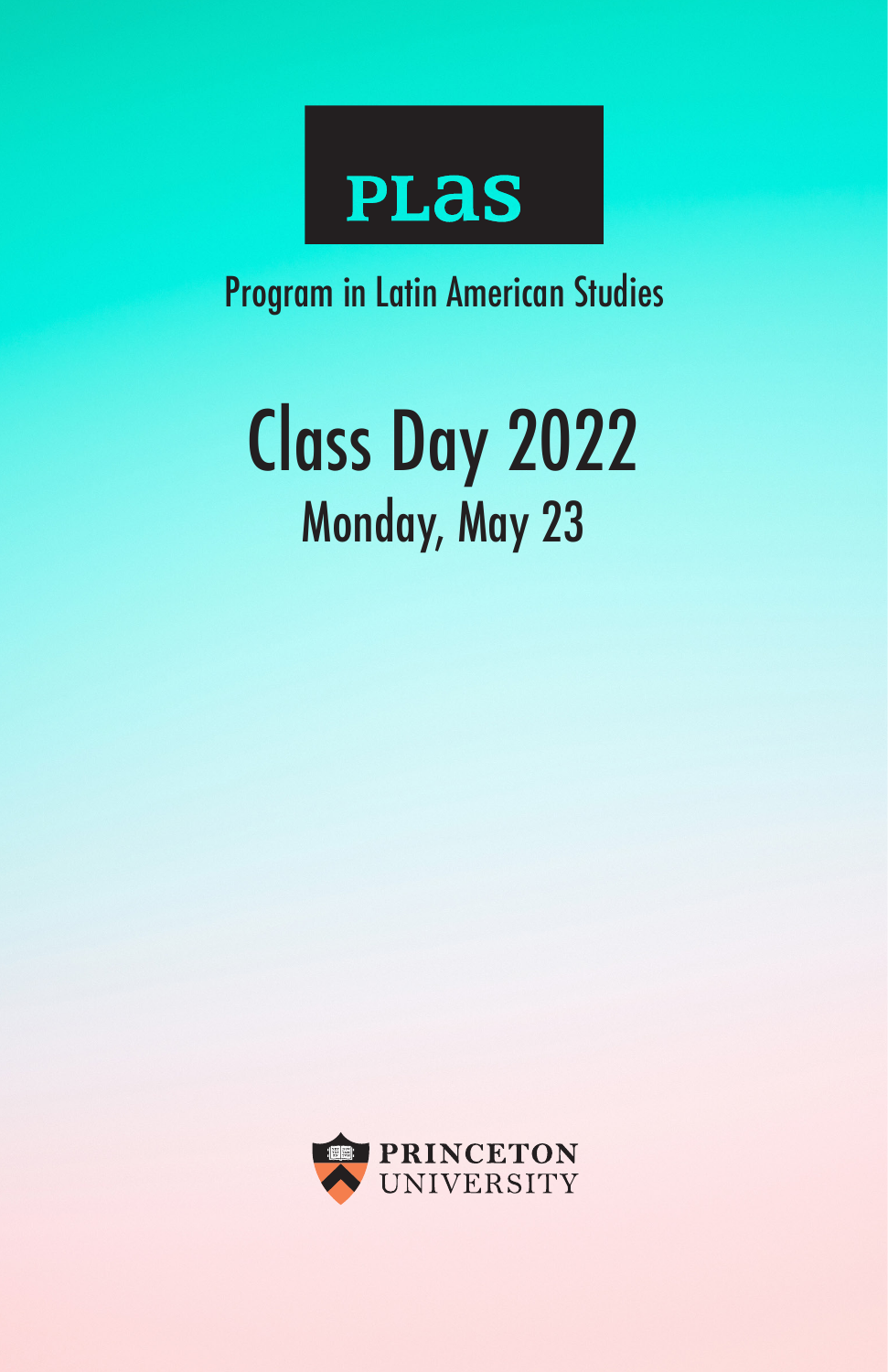

#### PROGRAM IN LATIN **AMERICAN STUDIES**

Launched in fall 1967, the Program in Latin American Studies (PLAS) is one the nation's first centers dedicated exclusively to Latin American area studies. At the program's core is a mission to increase knowledge of the histories, cultures, economies, environments of Latin America, and to foster cooperation and understanding across the Americas by bringing Latin American scholars, artists, politicians, and scientists to campus, and by providing support for collaborative research, community service, and cultural exchanges in the region.

In addition to a broad array of public programming, and undergraduate and graduate courses in a range of disciplines, PLAS funds undergraduate, graduate student, and faculty field research; provides support for innovative study and travel proposals via the competitive Sigmund Scholars Award; supports undergraduate internships throughout the region; and brings prominent scholars from the region to teach and carry out research at Princeton.

#### **Administration & Staff**

**Gabriela Nouzeilles,** *Director* **Javier Guerrero,** *Acting Director, Spring 2022* **Rebecca Aguas,** *Program Manager* **Eneida Toner,** *Program Coordinator* **Damaris Zayas,** *Program Coordinator* **Jeremiah LaMontagne,** *Technical Support Specialist*

#### **Executive Committee**

**João G. Biehl,** *Anthropology, Brazil LAB* **Eduardo L. Cadava,** *English* **Vera Candiani,** *History* **Beatriz Colomina,** *Architecture* **Javier Guerrero,** *Spanish and Portuguese* **Douglas S. Massey,** *Sociology, School of Public and International Affairs* **Gabriela Nouzeilles,** *Spanish and Portuguese* **Christina Riehl,** *Ecology and Evolutionary Biology* **Irene V. Small,** *Art and Archaeology* **Deborah J. Yashar,** *Politics, School of Public and International Affairs*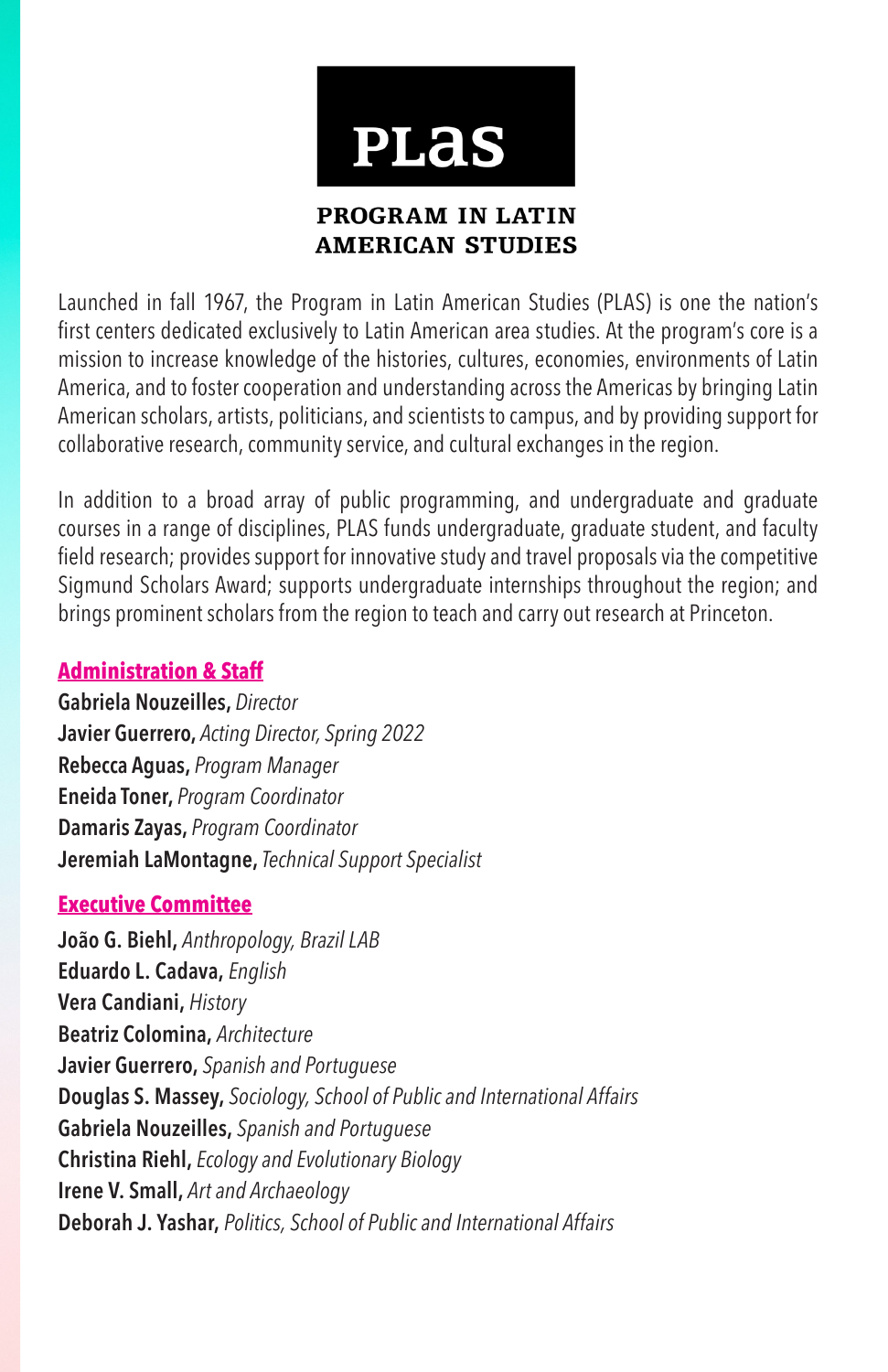### **Undergraduate Certificates in Latin American Studies**

Students may write a senior thesis, an independent research paper (**\***), or take an additional LAS course to fulfill the final requirement for the certificate.

**Julian S. Alvarez,** Spanish and Portuguese *From Biography to History: Frei Betto's Dialectical Pedagogy and the Comunidades Eclesiais de Base* **Catherine Ardila H. Marques,** Economics *Evaluating the Role of Information Acquisition in School Choice: Evidence from a Randomized Experiment in Brazil* **Diego Ayala-McCormick,** History *The Transition to Free Labor in Puerto Rico: Class and Politics in a Nineteenth-Century Colony***\* Sofía Briones Ramirez,** Psychology *LAS 325 / ART 381 / ANT 325 / SPA 397 Muertos: Art and Mortality in Mexico* **Julia Campbell,** Politics *POL 367 / LAS 367 Latin American Politics* **Emily Cruz,** Civil and Environmental Engineering *PHI 372 / SPA 393 / LAS 372 Latin American Philosophy* **Willow Dalehite,** Ecology and Evolutionary Biology *SPA 363 / LAS 334 Critical Theory in Latin America and Beyond* **Jacquelyn Davila,** History *LAS 307 / ANT 307 / ARC 317 / ART 388 Indigenous American Urbanism: Teotihuacan and its Legacy in Comparative Perspective* **Germalysa Ferrer,** Sociology *Emotional Relief: A Study of International Crisis Response in Haiti* **Alejandro Garcia,** Politics *LAS 312 / HIS 313 Revolution in Twentieth-Century Latin America* **Sophia Goldberg,** Chemistry *LAS 313 / ANT 313 / LAO 313 / AMS 305 Race Across the Americas* **Miguel I. Gonzales,** Economics *SPA 406 / LAS 410 Dark Matters* **Kenneth Gonzalez Santibanez,** History *Broken Treaties, Broken Lives: A Legal History of Mexican-American Dispossession in Arizona, 1854-1912* **Akiva Jacobs,** Music *ART 220 / LAS 230 Modern and Contemporary Latin American Art* **Maya McHugh,** Civil and Environmental Engineering *ENV 455 / COM 454 / ENG 255 Sea Level Rise, Islands and the Environmental Humanities* **Felipe Mendoza,** Economics *Education's Impact on Inequality: A Simulation Study in Colombia and Policy Alternatives* **Nate Moore,** Politics *LAS 234 / ANT 333 Rethinking the Northern Triangle: Violence, Intervention, and Resistance in Central America* **Ashley Morales,** School of Public and International Affairs *LAS 302 / HIS 305 Latin America in Modern World History: Global and Transnational Perspectives, 1800 to the Present* **Daniel Moreno,** Economics *LAS 217 / POL 271 / URB 217 / ANT 397 Culture, Politics, and Human Rights in Latin America* **Mary Murphy,** School of Public and International Affairs *Debtor Dispositions: A Mixed Methods Analysis of Ecuadorian Attitudes Toward China's Development Footprint*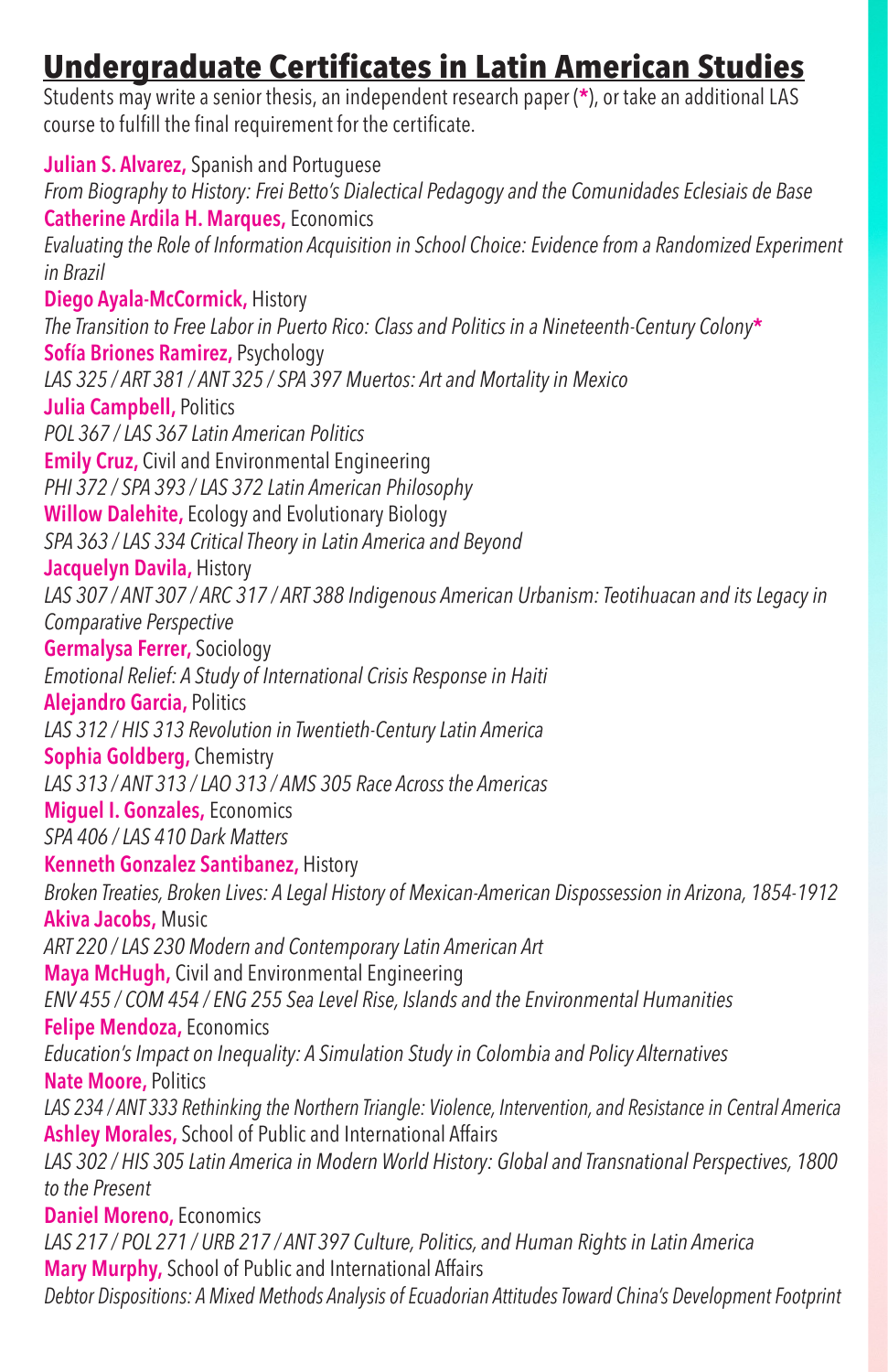**MC Otani,** Electrical and Computer Engineering *LAS 313 / LAO 313 / AAS 331 Locked Up in the Americas: A History of Prisons and Detainment* **Kathy Palomino,** Sociology *LAS 420 / GSS 458 / SPA 420 / ANT 423 Coloniality of Power: A Gender Perspective* **Noel Peng,** Spanish and Portuguese *DIÓJUÀ (or Mai travels through Nepantla ... and not back)* **Fernanda Romo Herrera Ibarrola,** Politics *Theatre As Resistance in Guerrero: Contesting the Memory of State Violence from the Dirty War to Ayotzinapa* **Emily Sánchez,** History *Determining Freedom: Afro-Peruvians and the Meanings of Emancipation in Peru, 1850s***\* Fatima Sanogo,** School of Public and International Affairs *WWS 364 / LAS 391 Human Rights in Latin America* **Leonela Serrano,** History *Las Abuelas de la Plaza de Mayo and the Exceptionality of Children in Argentina Amnesty Law: Reconstituting Family and Democracy by Refuting Disappearance* **María José Solórzano-Castro,** Spanish and Portuguese *In Times of War: Salvadoran-American Counterpoetics* **Peter Taylor,** Comparative Literature *LAS 234 / ANT 333 Rethinking the Northern Triangle: Violence, Intervention, and Resistance in Central America* **Hannah To,** Economics *Gender Differences in the Impact of Gangs on Labor Force Participation: Evidence from El Salvador* **Amy Torres,** Art and Archaeology *"My Painting is an Act of Decolonization": Viewing Wifredo Lam's Vision of a Decolonial Future* **Valeria Torres-Olivares,** School of Public and International Affairs *Materializing the Mexico-U.S. Border: A Text & Sentiment Analysis Approach to Immigration and Border Enforcement Policy* **Eric Velasquez,** Economics *HIS 304 / LAS 304 Modern Latin America since 1810*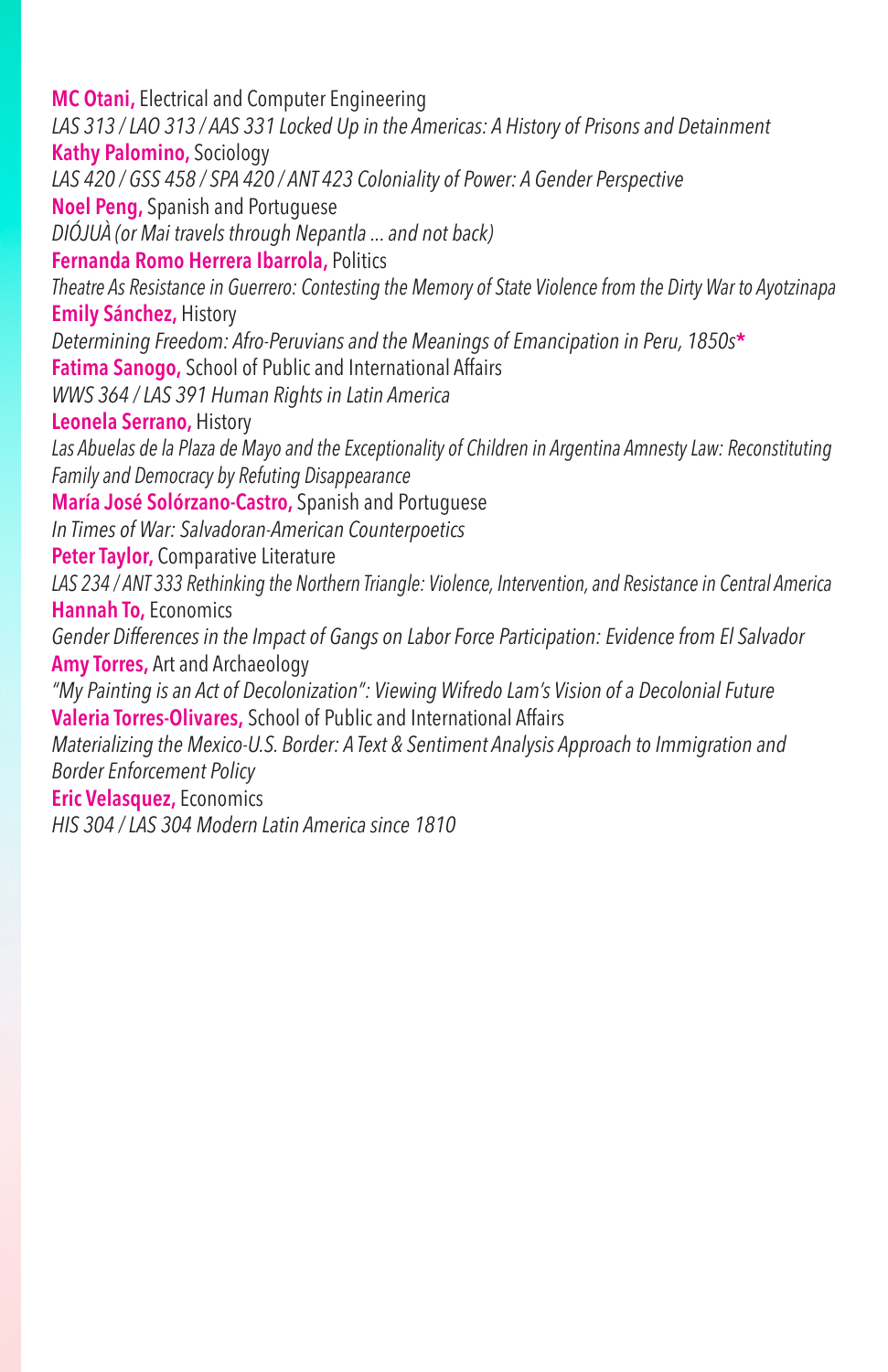### **Senior Thesis Prize Nominees**

The Stanley J. Stein Prize is awarded by PLAS each year to the student who writes the best senior thesis on a Latin Amerian-related topic.

The Kenneth Maxwell Prize is awarded by PLAS on behalf of the Firestone Library to the student who writes the best senior thesis related to Brazil.

**Julian S. Alvarez,** Spanish and Portuguese *From Biography to History: Frei Betto's Dialectical Pedagogy and the Comunidades Eclesiais de Base*

**Chenyang (Daniel) Ju,** Politics *When Vultures Strike: Market Reaction to Holdout Litigation Against Argentina*

**Gio Kim,** Economics *The Fairest of Them All: Exploring the Effect of Fairtrade Certification on Gender Equality in Coffee Farms Across the Coffee Belt Regions*

**Andrea Latoni,** Anthropology *Putting an End to the Never-Ending Debate: Puerto Rican Youth on What It Means to Look Past Status Politics* 

**Noel Peng,** Creative Writing *GODWORD* 

**Fernanda Romo Herrera Ibarrola,** Politics *Theatre as Resistance in Guerrero: Contesting the Memory of State Violence from the Dirty War to Ayotzinapa*

**Amy Wang,** School of Public and International Affairs *Evaluating the Outcomes of China's COVID-19 Vaccine Diplomacy: A Natural and Survey Experiment in Brazil*

## **Graduate Certificates in Latin American Studies**

**Mauricio Acuña,** Ph.D., Spanish and Portuguese *Poéticas e Performances de Imaginações Afro-Atlânticas: O primeiro festival mundial de artes negras* **Ingrid Brioso Rieumont,** Ph.D., Spanish and Portuguese *Representaciones póstumas en Cuba y Brasil, 1870-1910* **Charlie Hankin,** Ph.D., Spanish and Portuguese *Break and Flow: Hip Hop Poetics in Brazil, Cuba and Haiti* **Brandon Hunter-Pazzara,** Ph.D., Anthropology *Solidarity in the Sand: Labor, Capitalist Development, and Contestation in Mexico's Maya Riviera* **Felice Physioc,** Ph.D., History *Mobility and Markets: Postal Transport over the Colonial Andes, 1590-1820*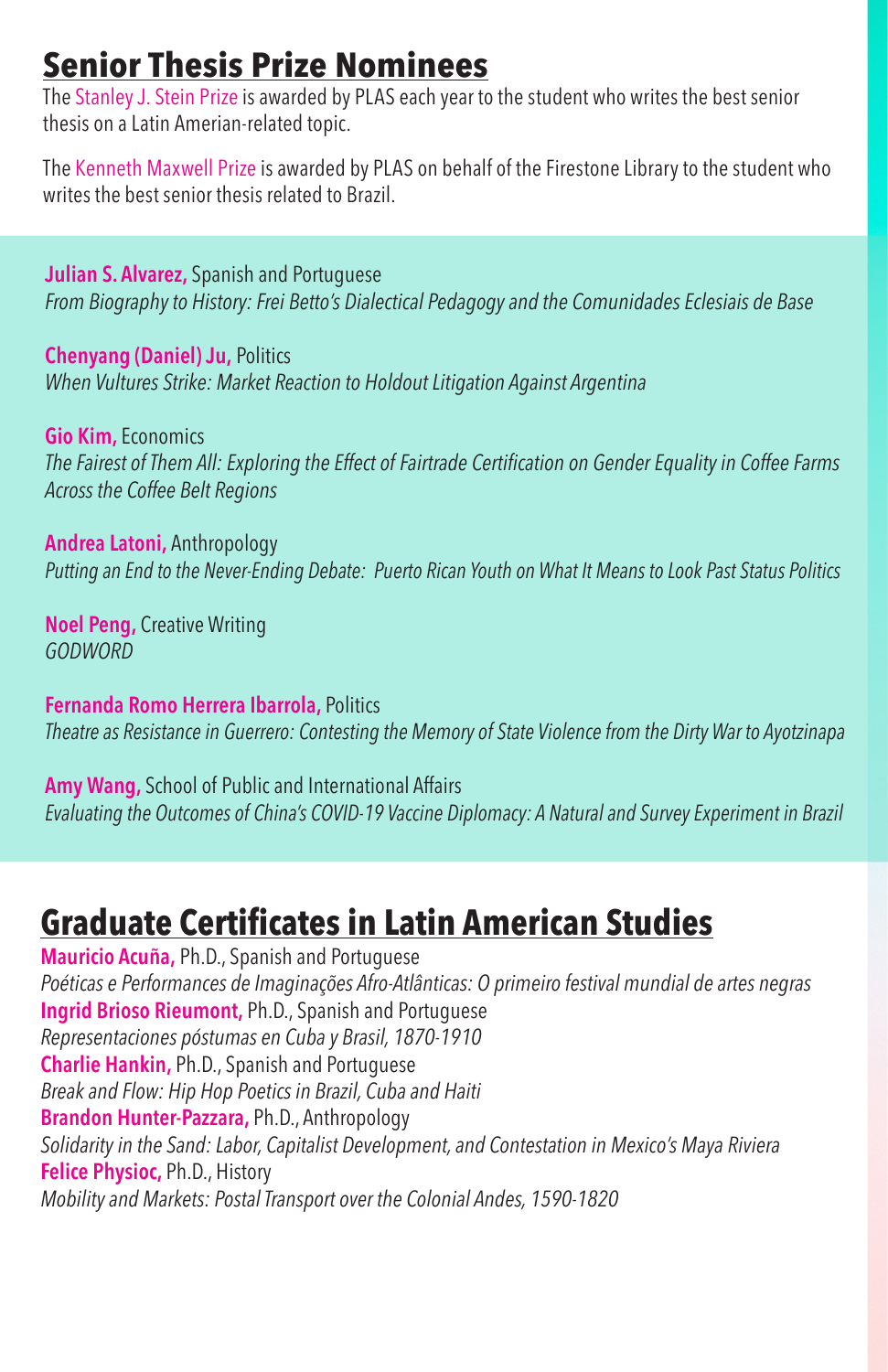### **PLAS Affiliates**

#### **Associated Faculty**

**Jeremy I. Adelman,** *History* **José Avalos,** *Chemical and Biological Engineering, Energy Studies* **Aisha Beliso-De Jesús,** *American Studies* **Matias D. Cattaneo,** *Operations Research and Financial Engineering* **Miguel A. Centeno,** *Sociology, School of Public and International Affairs* **Fernando Codá Marques,** *Mathematics* **Susana Draper,** *Comparative Literature* **Pablo Fajgelbaum,** *Economics* **Patricia Fernández-Kelly,** *Sociology* **Agustín Fuentes,** *Anthropology* **Thomas Fujiwara,** *Economics, School of Public and International Affairs* **Rubén Gallo,** *Spanish and Portuguese* **Mario I. Gandelsonas,** *Architecture* **Filiz Garip,** *Sociology, School of Public and International Affairs* **Maria E. Garlock,** *Civil and Environmental Engineering* **Hanna Garth,** *Anthropology* **Reena Goldthree,** *African American Studies* **Dannelle Gutarra Cordero,** *African American Studies* **Bryan R. Just,** *Art Museum* **Thomas D. Kaufmann,** *Art and Archaeology* **Christina Lee,** *Spanish and Portuguese* **Nicole Legnani,** *Spanish and Portuguese* **Christina León,** *English* **John B. Londregan,** *Politics, School of Public and International Affairs* **Hendrik Lorenz,** *Philosophy* **Rosina Lozano,** *History* **Pedro Meira Monteiro,** *Spanish and Portuguese* **Andrés Monroy-Hernández,** *Computer Science* **Isadora Moura Mota,** *History* **Christopher Neilson,** *Economics, School of Public and International Affairs* **F. Nick Nesbitt,** *French and Italian* **Stephen W. Pacala,** *Ecology and Evolutionary Biology*  **Dan-el Padilla Peralta,** *Classics* **Pamela Patton,** *Art and Archaeology* **Grigore Pop-Eleches,** *Politics, School of Public and International Affairs* **Rachel L. Price,** *Spanish and Portuguese* **Alejandro Rodriguez,** *Electrical Engineering* **Maria Micaela Sviatschi,** *Economics, School of Public and International Affairs* **Rocio Titiunik,** *Politics* **Guadalupe Tuñón,** *Politics, School of Public and International Affairs*

#### **Sits with Committee**

**Fernando Acosta-Rodríguez,** *Firestone Library*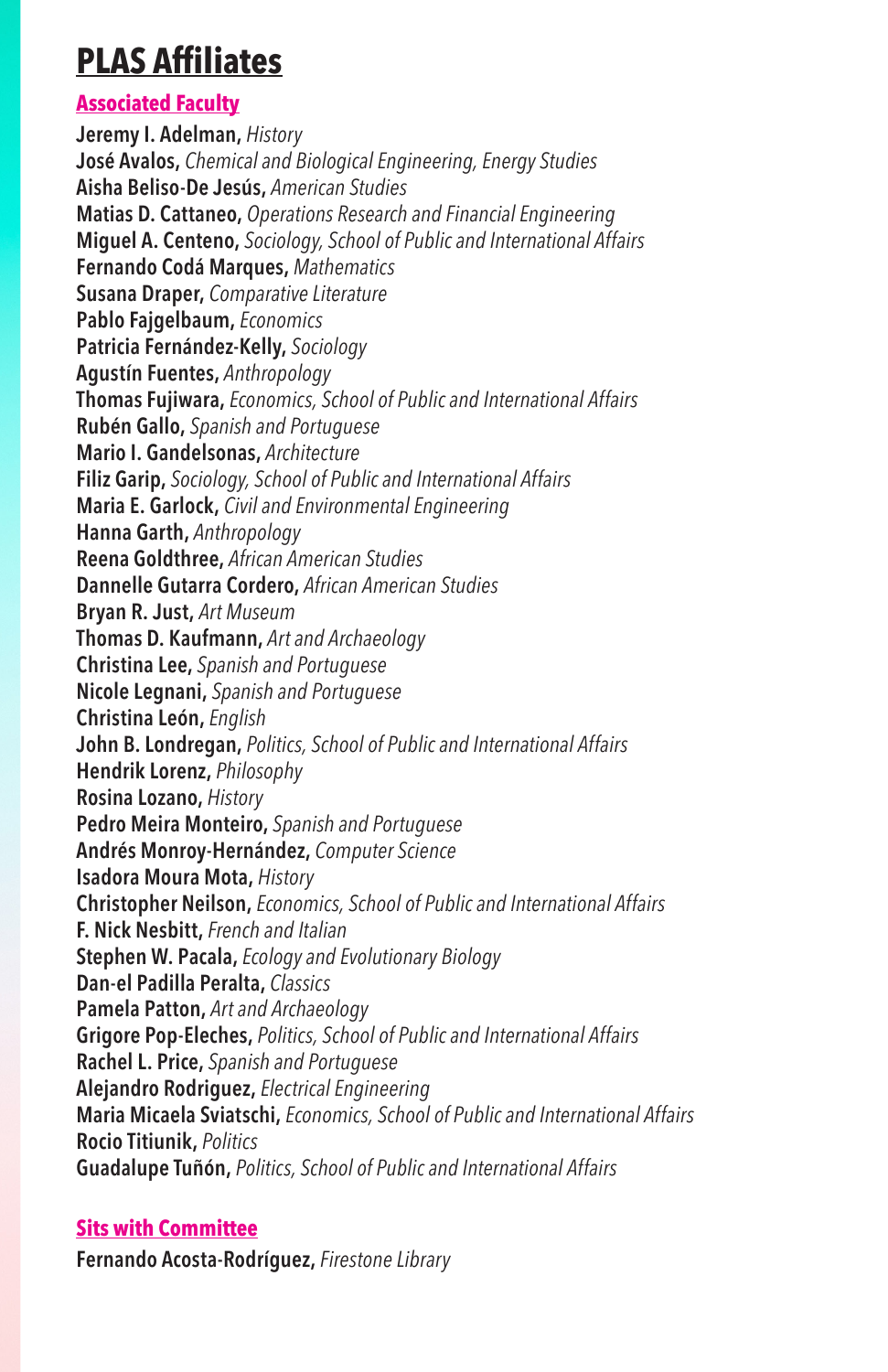#### **Visiting Scholars**

#### **Long-term Fellows**

**Anthony Cummings,** Associate Professor, University of Texas Dallas **Rita Segato,** Emeritus Professor, University of Brasilia

#### **Short-term Fellows**

**Edward Blumenthal,** Assistant Professor, Université Sorbonne Nouvelle Paris 3 **Agustín Díez Fischer,** Assistant Professor, University of Buenos Aires **Cecilia García-Huidobro,** Dean, School of Communication and Literature, Universidad Diego Portales **Javier Rodriguez Weber,** Associate Professor, Universidad de la República

#### **Postdoctoral Fellows**

**Trent Barnes,** Postdoctoral Research Associate and Lecturer **Amelia Frank-Vitale,** Postdoctoral Research Associate and Lecturer **Alberto E. Morales,** Postdoctoral Research Associate and Lecturer **Marian Thorpe,** Postdoctoral Research Associate and Lecturer **Tony Wood,** Postdoctoral Research Associate and Lecturer

#### **Graduate Fellows**

**Gabrielle Girard,** History **John Paul Paniagua,** History **Felice Physioc,** History **Javier Rivero Ramos,** Art and Archaeology

#### **Lassen Fellows**

**Santiago Conti,** History **Dante Furioso,** Architecture **Victória Bárbara Lopes,** Spanish and Portuguese **Nora Muñiz,** Spanish and Portuguese

#### **Advisory Council**

**Maristella Casciato,** Senior Curator of Architectural Collections, Getty Research Institute **Ada Ferrer,** Julius Silver Professor of History and Latin American and Caribbean History, New York University **Michael Lazzara \*04,** Associate Professor of Latin American Literature and Cultural Studies; Associate Vice Provost of Academic Programs in Global Affairs, University of California, Davis **Cristóbal Marín,** Vice Chancellor for Research and Development, Universidad Diego Portales **Julia Preston,** Journalist and Contributing Writer, The Marshall Project **Mari Carmen Ramirez,** Wortham Curator of Latin American Art; Director of the International Center for Arts of the Americas, Museum of Fine Art Houston **Allen Kinsey Taylor '03,** Vice President of Global Networks, Endeavor Global